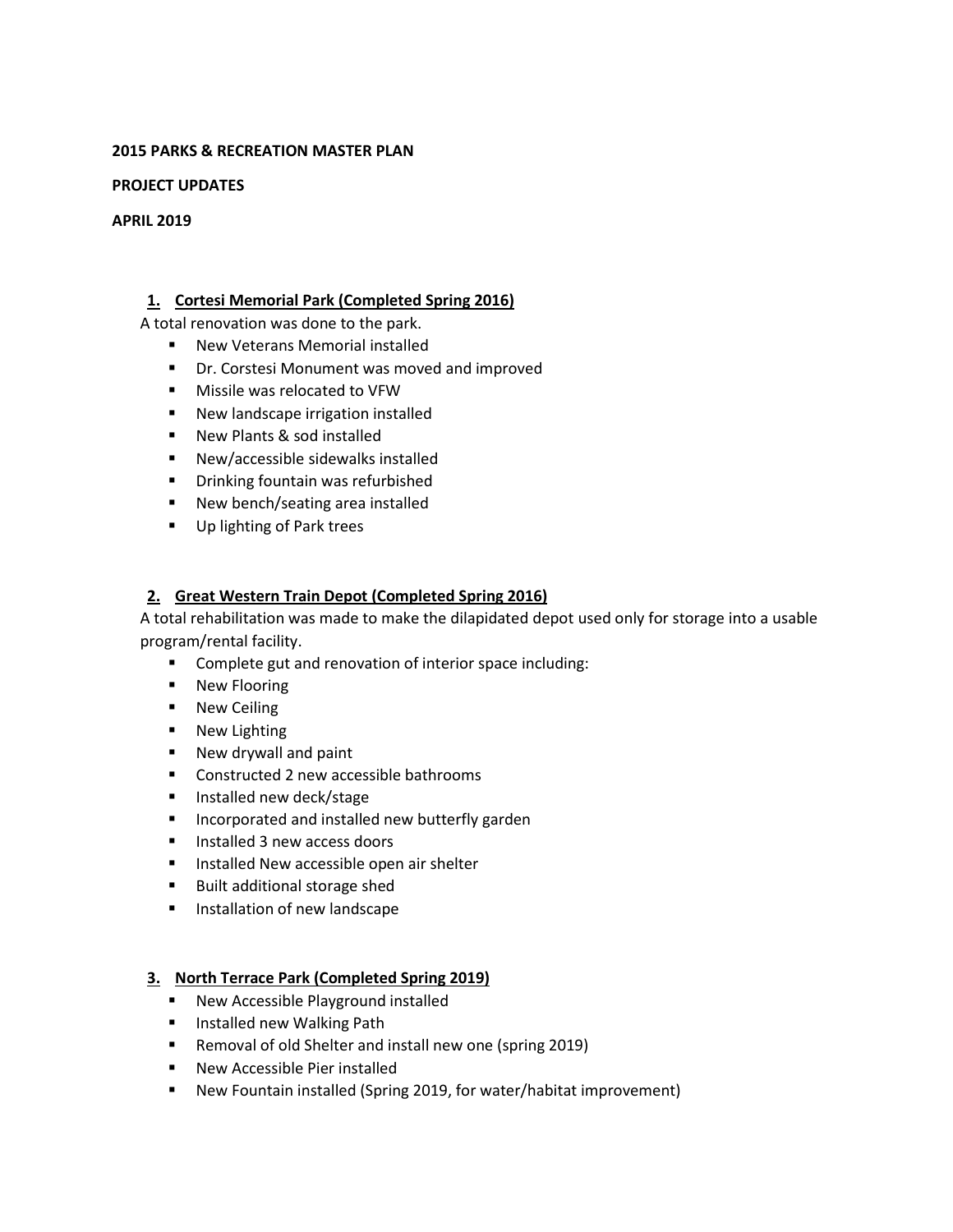- **Renovation of existing building, including:** 
	- i. New roof
	- ii. New interior paint
	- iii. New doors w/ Keyless entry
	- iv. New accessible bathrooms
	- v. New Kitchen renovation
	- vi. New Floor
	- vii. New lighting and electrical upgrades
- **Site amenities: Addition of Benches & trash cans**
- New landscape installed around building (Spring 2019)
- **Tree removal and trimming**

#### **NEW PLAYGROUNDS**

- 1. Villa Ave Tot Lot (Villa Ave/Prairie Path)
- 2. N. Terrace Park (Spring 2019)
- 3. Westmore Park (spring 2019)
- 4. Willowbrook Park (summer 2019)

### **ADDITIONAL PARKS RENOVATIONS:**

### **Jefferson Pool**

- Intake pipe for slide per VGA (code required to be at bottom of pool) installed
- Staff to complete paint (epoxy) of shell. Spring 2019
- Rejuvenation & relocation of diving blocks to deep end. Spring 2019
- **Slide repair** 
	- i. New Gel coating application (2018)
	- ii. Structure repairs & repaint of tower (2018)
	- iii. Install of Kill safety switch (2018)
- Additional "funbrellas" installed for shade (2018)
- Replaced sand in baby pool filter (Spring 2019)
- **Repairs and improvement to D.E. filter system (Spring 2019)**
- Install of new security cameras (2018)
- Grid repairs to the deck
- Renovation of building including (2018):
	- i. New Roof
	- ii. New Plumbing
	- iii. New windows
	- iv. New air circulation windows/locker rooms
	- v. New interior paint (floors and walls)
	- vi. Repair of exterior bricks (office area)
- New water heater installed